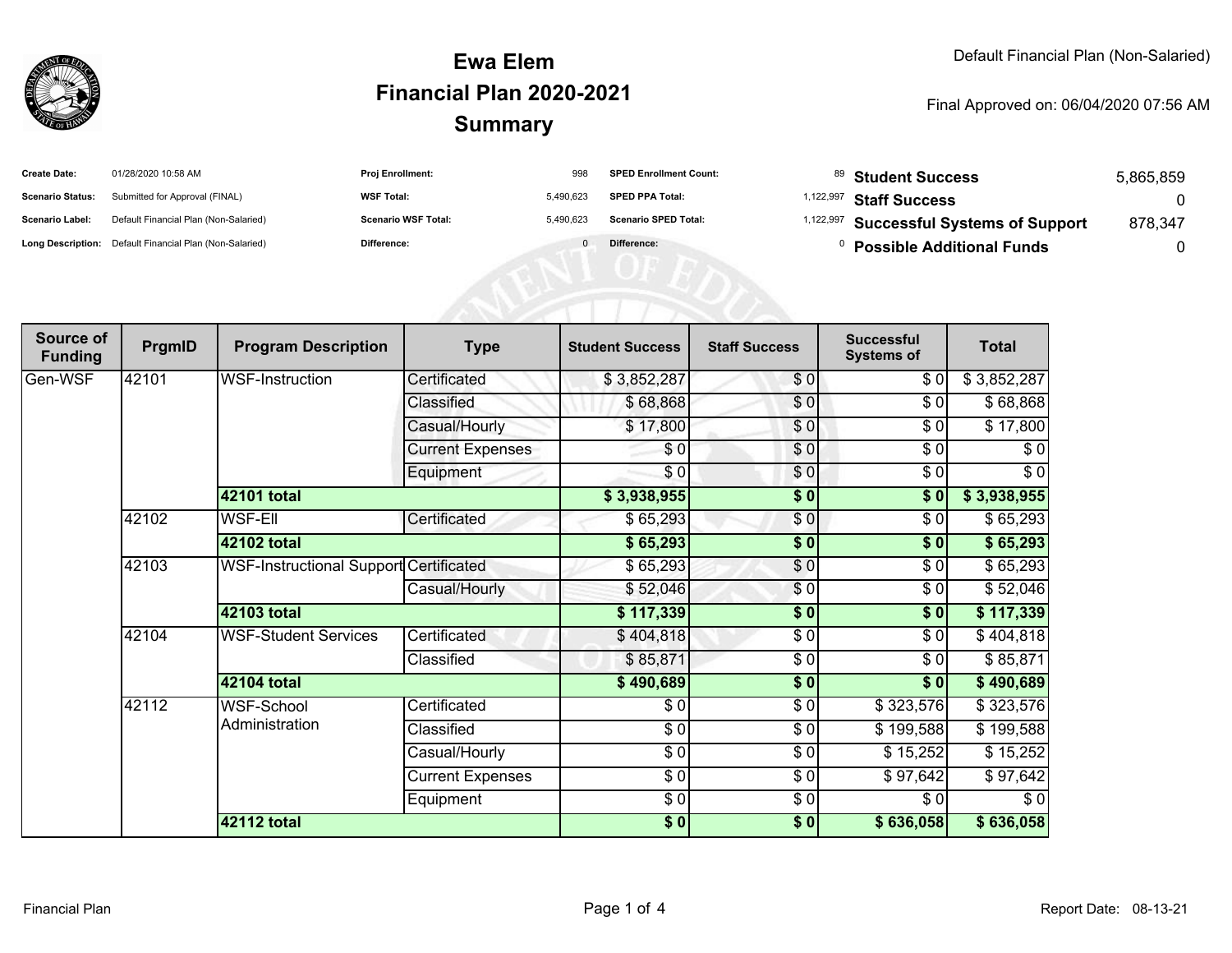

## **SummaryEwa ElemFinancial Plan 2020-2021**

Final Approved on: 06/04/2020 07:56 AM

| Source of<br><b>Funding</b> | PrgmID                                                     | <b>Program Description</b>               | <b>Type</b>             | <b>Student Success</b> | <b>Staff Success</b>     | <b>Successful</b><br><b>Systems of</b> | <b>Total</b>     |                  |
|-----------------------------|------------------------------------------------------------|------------------------------------------|-------------------------|------------------------|--------------------------|----------------------------------------|------------------|------------------|
| Gen-WSF                     | 42113                                                      | <b>WSF-School Facility</b>               | Classified              | $\sqrt{6}$             | $\sqrt{6}$               | \$213,655                              | \$213,655        |                  |
|                             |                                                            | <b>Services</b>                          | Casual/Hourly           | $\overline{60}$        | $\overline{\$0}$         | \$28,634                               | \$28,634         |                  |
|                             |                                                            | <b>42113 total</b>                       |                         | $\overline{\$0}$       | $\overline{\$0}$         | \$242,289                              | \$242,289        |                  |
|                             | Gen-WSF                                                    |                                          |                         | \$4,612,276            | $\overline{\$0}$         | \$878,347                              | \$5,490,623      |                  |
| Gen-SPED                    | 17101                                                      | <b>SPED Ppa - Instruction</b>            | Certificated            | \$783,516              | $\overline{\$0}$         | \$0                                    | \$783,516        |                  |
|                             |                                                            |                                          | Classified              | \$309,906              | $\sqrt{6}$               | $\sqrt{6}$                             | \$309,906        |                  |
|                             |                                                            |                                          | Casual/Hourly           | \$14,240               | \$0                      | $\overline{30}$                        | \$14,240         |                  |
|                             |                                                            |                                          | <b>Current Expenses</b> | \$15,335               | \$0                      | $\overline{30}$                        | \$15,335         |                  |
|                             |                                                            | <b>17101 total</b>                       |                         | \$1,122,997            | $\overline{\$0}$         | $\overline{\$}0$                       | \$1,122,997      |                  |
|                             | 17131                                                      | Special Education in<br>Regular Schools  | Certificated            | \$0                    | \$0                      | $\overline{S}0$                        | $\overline{\$0}$ |                  |
|                             |                                                            |                                          | Classified              | \$0                    | \$0                      | $\overline{30}$                        | $\sqrt{6}$       |                  |
|                             |                                                            | <b>17131 total</b>                       |                         | $\overline{\$0}$       | $\overline{\$0}$         | $\overline{\$0}$                       | $\overline{\$0}$ |                  |
|                             | Gen-SPED                                                   |                                          |                         | \$1,122,997            | $\overline{\$0}$         | $\overline{\$0}$                       | \$1,122,997      |                  |
| Federal                     | 18085                                                      | Essa Title III Language<br>Instruction   | Casual/Hourly           | \$0                    | \$0                      | $\overline{S}0$                        | $\overline{\$0}$ |                  |
|                             |                                                            | <b>18085 total</b>                       |                         | $\overline{\$0}$       | $\overline{\$0}$         | $\overline{\textbf{50}}$               | $\overline{\$0}$ |                  |
|                             | 18902<br><b>ESEA Title I-Schools</b><br><b>18902 total</b> |                                          | Certificated            | \$130,586              | $\overline{\$0}$         | $\overline{\$0}$                       | \$130,586        |                  |
|                             |                                                            |                                          | Casual/Hourly           | \$0                    | $\overline{\$0}$         | $\overline{\$0}$                       | $\overline{\$0}$ |                  |
|                             |                                                            |                                          | <b>Current Expenses</b> | $\overline{\$0}$       | $\overline{$}0$          | $\overline{\$0}$                       | $\overline{\$0}$ |                  |
|                             |                                                            |                                          |                         | Equipment              | \$0                      | $\overline{\$0}$                       | $\overline{\$0}$ | $\overline{\$0}$ |
|                             |                                                            |                                          |                         | \$130,586              | $\overline{\textbf{50}}$ | $\overline{\textbf{S}^0}$              | \$130,586        |                  |
|                             | 18935                                                      | <b>ESEA Title I-Parent</b><br>Engagement | <b>Current Expenses</b> | $\overline{\$0}$       | $\overline{\$0}$         | $\overline{\$0}$                       | $\overline{\$0}$ |                  |
|                             |                                                            | <b>18935 total</b>                       |                         | $\overline{\$0}$       | $\sqrt{6}$               | $\overline{\$0}$                       | \$0              |                  |
|                             | 20657                                                      | Essa Title IIa Targeted<br>Prof Dev      | Casual/Hourly           | $\overline{60}$        | $\overline{$}0$          | $\sqrt{6}$                             | $\overline{S}0$  |                  |
|                             |                                                            | <b>20657 total</b>                       |                         | $\overline{\$0}$       | $\overline{\$0}$         | $\overline{\$0}$                       | $\overline{\$0}$ |                  |
|                             | 20697                                                      | Essa Title IIa Prof Dev                  | Casual/Hourly           | $\sqrt{6}$             | $\overline{\$0}$         | $\overline{30}$                        | $\sqrt{6}$       |                  |
|                             |                                                            | <b>20697 total</b>                       |                         | $\overline{\$0}$       | $\overline{\$0}$         | $\overline{\$0}$                       | $\overline{\$0}$ |                  |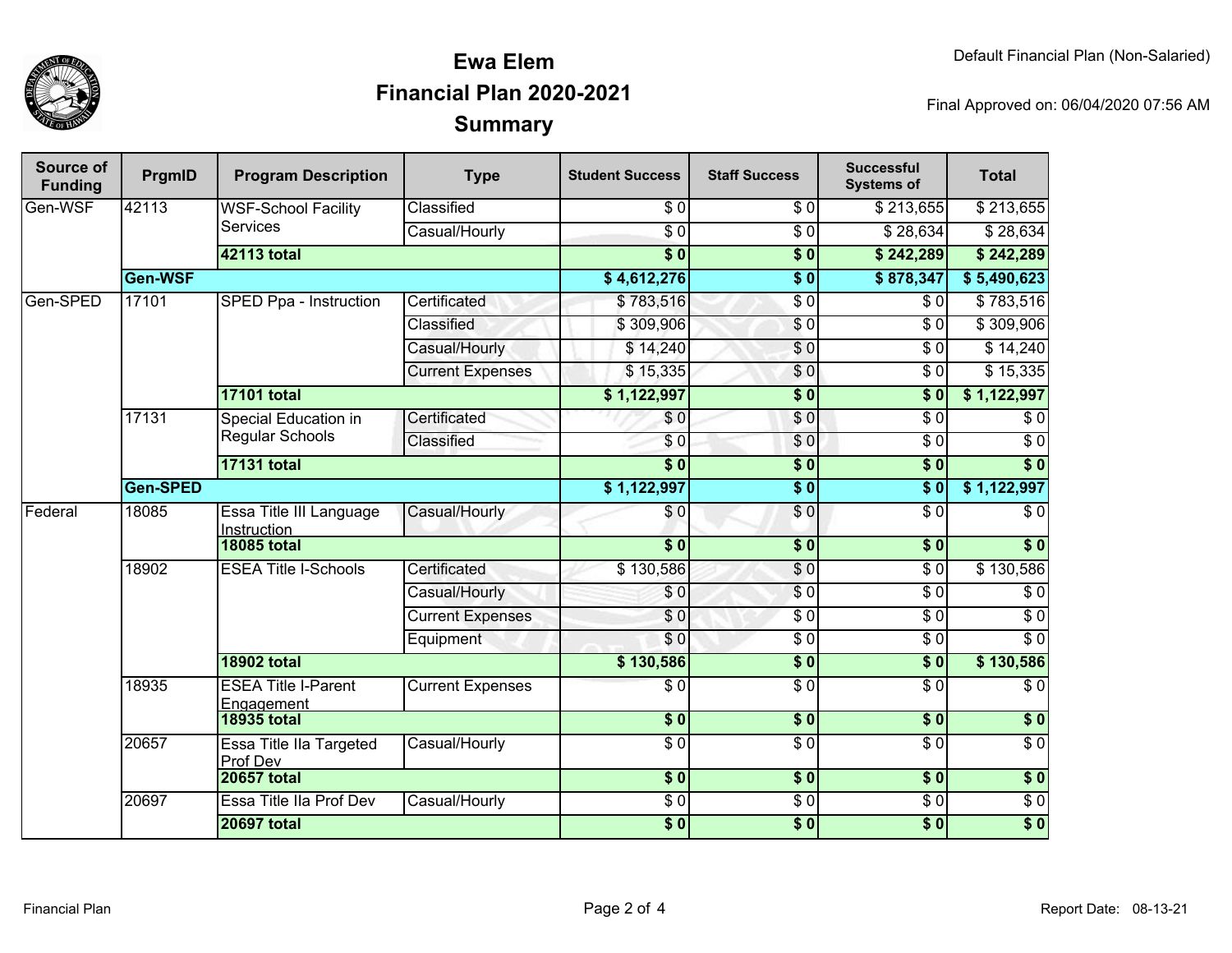



## **SummaryEwa ElemFinancial Plan 2020-2021**

Final Approved on: 06/04/2020 07:56 AM

| Source of<br><b>Funding</b> | PrgmID          | <b>Program Description</b>                           | <b>Type</b>             | <b>Student Success</b>                                      | <b>Staff Success</b> | <b>Successful</b><br><b>Systems of</b> | <b>Total</b>     |
|-----------------------------|-----------------|------------------------------------------------------|-------------------------|-------------------------------------------------------------|----------------------|----------------------------------------|------------------|
| Federal                     | 20698           | Essa Title IIa Support<br>New Tchr & Prin            | Casual/Hourly           | \$0                                                         | \$0                  | \$0                                    | \$0              |
|                             |                 | <b>20698 total</b>                                   |                         | $\overline{\bullet}$ $\overline{\bullet}$                   | \$0                  | $s$ <sub>0</sub>                       | \$0              |
|                             | 52001           | <b>ESEA Title I-Homeless</b><br>Children             | <b>Current Expenses</b> | \$0                                                         | $\overline{\$0}$     | $\overline{\$0}$                       | $\overline{\$0}$ |
|                             |                 | <b>52001 total</b>                                   |                         | $\overline{\$0}$                                            | $\frac{1}{2}$        | $\overline{\bullet}$                   | \$0              |
|                             | Federal         |                                                      |                         | \$130,586                                                   | $\frac{1}{2}$        | \$0                                    | \$130,586        |
| Gen-Cent                    | 35163           | <b>Food Services-General</b><br>Fund                 | Casual/Hourly           | \$0                                                         | $\frac{6}{3}$        | $\sqrt{6}$                             | $\sqrt{6}$       |
|                             |                 | 35163 total                                          |                         | \$0                                                         | $\overline{\$0}$     | $\overline{\$0}$                       | $\sqrt{ }$       |
|                             | <b>Gen-Cent</b> |                                                      | $\overline{\$0}$        | $\overline{\$0}$                                            | $\overline{\$0}$     | $\sqrt{ }$                             |                  |
| Special                     | 19061           | DOD-Survey Card<br>Incentive                         | <b>Current Expenses</b> | \$0                                                         | \$0                  | $\sqrt{3}$                             | $\sqrt{6}$       |
|                             |                 |                                                      | Equipment               | \$0                                                         | \$0                  | $\overline{\$0}$                       | $\sqrt{6}$       |
|                             |                 | <b>19061 total</b>                                   |                         | $\overline{\$0}$                                            | $\overline{\$0}$     | $\overline{\$0}$                       | $\sqrt{ }$       |
|                             | 19062           | <b>DOD-Fed Connected</b><br><b>Student Incentive</b> | <b>Current Expenses</b> | \$0                                                         | \$0                  | \$0                                    | $\sqrt{6}$       |
|                             |                 |                                                      | Equipment               | $\frac{6}{3}$                                               | \$0                  | $\sqrt{6}$                             | $\sqrt{6}$       |
|                             |                 | <b>19062 total</b>                                   |                         | $\overline{\$0}$                                            | $\overline{\$0}$     | $\overline{\$0}$                       | $\sqrt{ }$       |
|                             | 37307           | Use of School Facilities -<br>School                 | <b>Current Expenses</b> | \$0                                                         | \$0                  | $\sqrt{6}$                             | $\overline{\$0}$ |
|                             |                 | 37307 total                                          |                         | \$0]                                                        | \$0                  | $\overline{\bullet}$                   | \$0              |
|                             | <b>Special</b>  |                                                      |                         | $\overline{\boldsymbol{\mathsf{S}}\boldsymbol{\mathsf{O}}}$ | \$0                  | \$0                                    | $\sqrt{ }$       |
| <b>Grand Total</b>          |                 |                                                      |                         | \$5,865,859                                                 | \$0                  | \$878,347                              | \$6,744,206      |